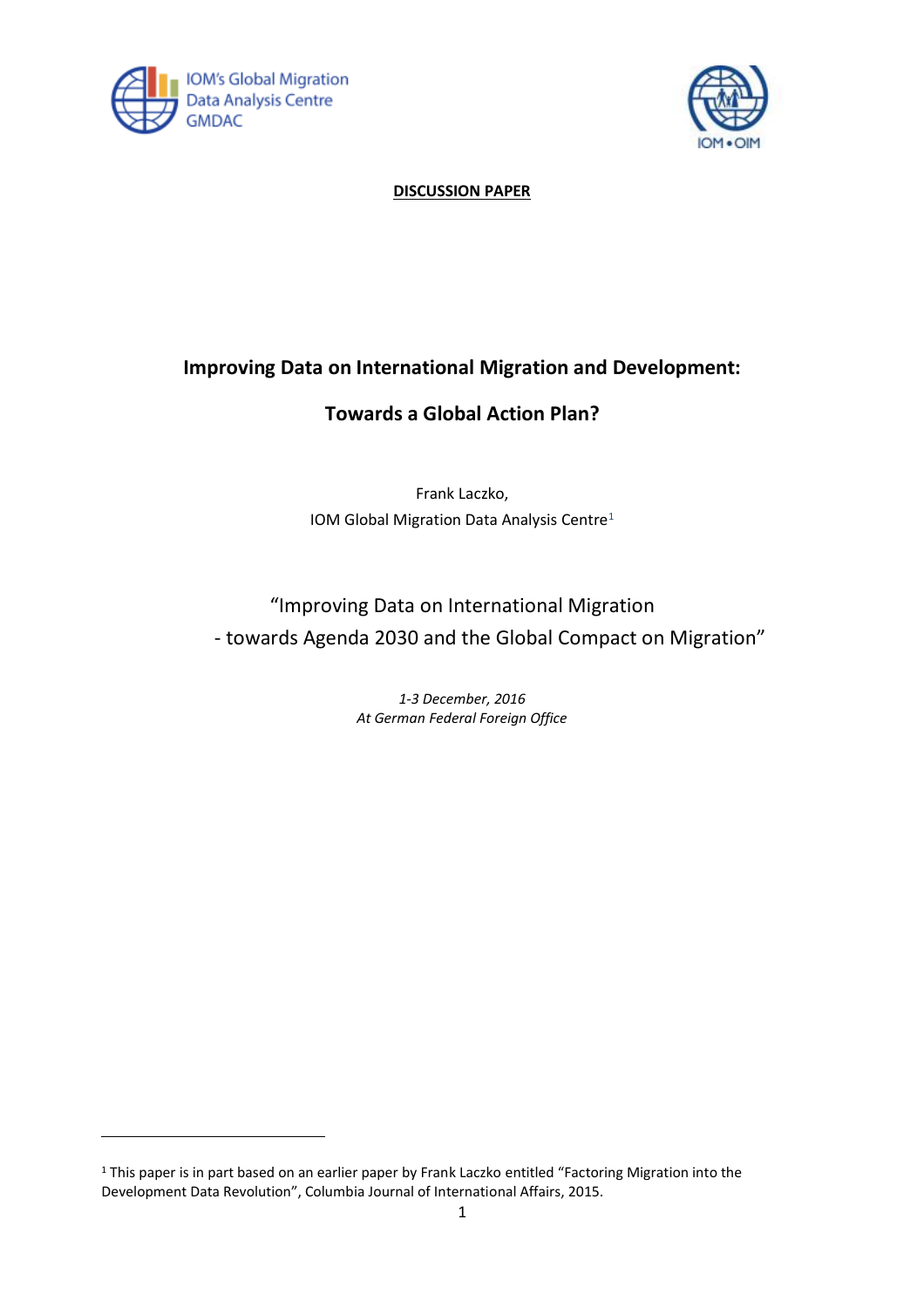



## **1. Introduction**

Migration is high on the global policy agenda. In September 2016 world leaders came together in New York to agree on a plan to start negotiations leading to the adoption of a Global Compact for Safe, Orderly and Regular Migration. States also reaffirmed in New York the 2030 Agenda for Sustainable Development and the 17 Sustainable Development Goals (SDGs), and noted the historic inclusion of migration in the new agenda to improve global development. In order to achieve the SDGs related to migration, substantial data will be required on migrants and migration.

*"(…) we are determined to realize the full potential of the Agenda for refugees and migrants. In addition, we recognize the importance of improved data collection, particularly by national authorities, and will enhance international cooperation to this end, including through capacity-building, financial support and technical assistance. Such data should be disaggregated by sex and age and include information on regular and irregular flows, the economic impacts of migration and refugee movements, human trafficking, the needs of refugees, migrants and host communities and other issues."*

–The 2016 New York Declaration for Refugees and Migrants

It is widely agreed that quality and timely data on migration are essential if migration is to be managed effectively. Lack of migration data, or poor presentation of such data, often lead to misperceptions about the scale of migration and its effects. In many countries the general public often believes that the scale of migration is much greater than it really is.<sup>2</sup> Poor data on migration make it more difficult for decisionmakers around the world to develop effective policies. Even when good data are available it is often difficult to find and to navigate. Informed policy-making depends on timely, reliable and relevant migration data. Poor-quality and scattered information feeds prejudice, stereotyping, and can distort public debate. Without reliable, accessible, and balanced information, sound management of migration becomes more difficult.

The need for better data has been widely recognized. In 2013, for example, at the UN High-Level Dialogue on Migration and Development governments agreed on the need for more reliable statistical data on international migration and development. In the UN Secretary-General´s 2016 report, "In Safety and Dignity: Addressing Large Movements of Refugees and Migrants", there is also a renewed call to improve data on migration. The report highlights the insufficiency of data on migration, and calls for all UN Member States to invest in data collection. These recommendations were also underscored at the Berlin High-Level Round Table on Refugees and Migrants in July 2016 organized by Germany's Foreign Office.<sup>3</sup>

The challenge now is for countries to come together to agree upon a common set of principles, approaches and priorities to improve data on international migration. The aim of this short paper is to

l

<sup>&</sup>lt;sup>2</sup> IOM, (2011), World Migration Report, IOM, Geneva.

<sup>&</sup>lt;sup>3</sup> Berlin Roundtable on Refugees and Migration, July 12th, 2016, Chairman's Conclusions.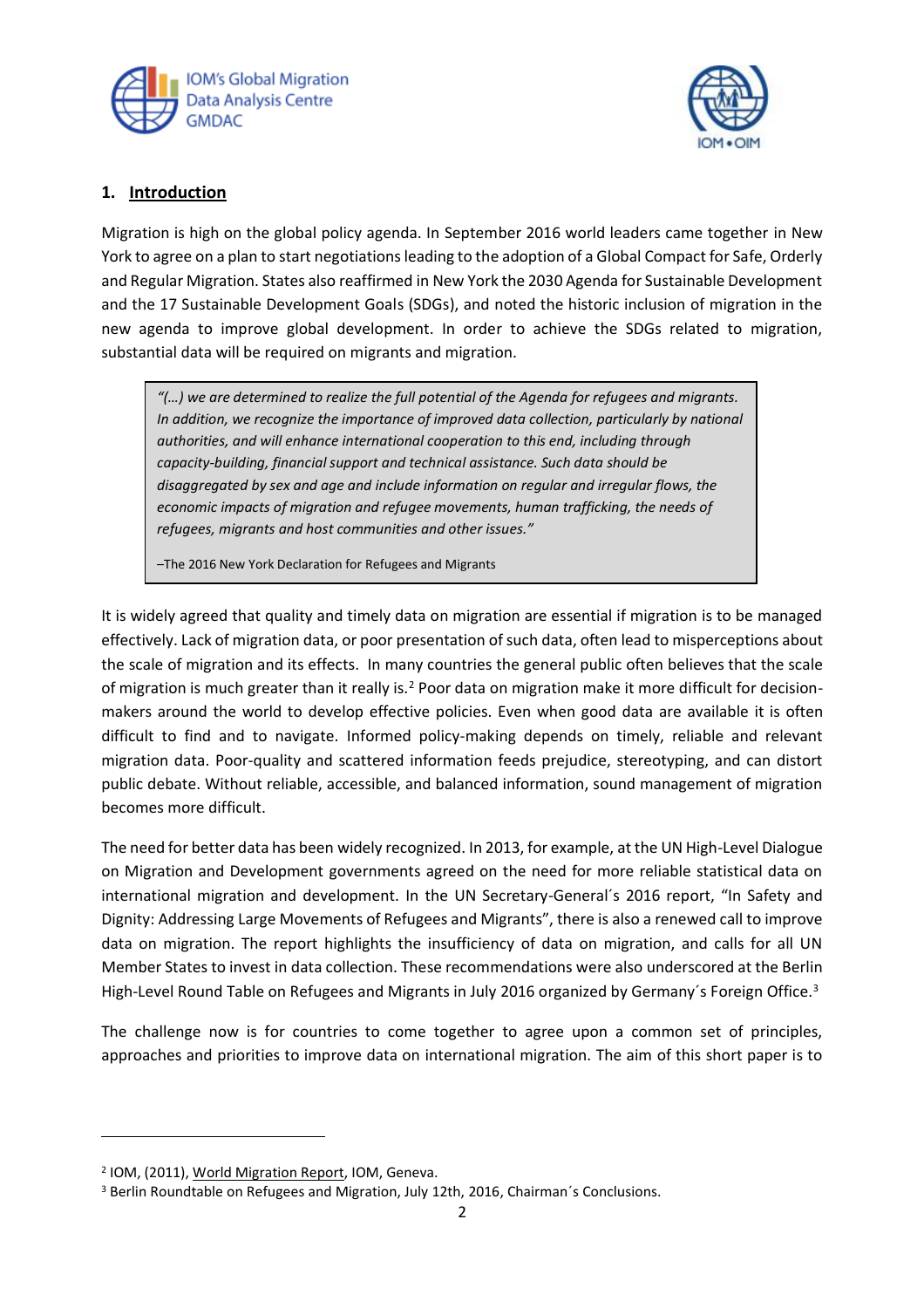



facilitate a discussion about what might be some of the priorities for action. The paper begins by providing a brief assessment of the current migration data challenges.

The UN General Assembly's adoption of 17 SDGs and 169 accompanying targets in 2015, including important references to human mobility, represents a historic step towards incorporating migration into mainstream global development policy. The SDGs highlight the potential for migration to be a positive contribution to development.

There are many migration-related references in the SDGs, as shown in Table 1, which highlights 7 key references. The most prominent and reference to migration is under Goal 10, target 10.7, which calls for countries to implement "well managed migration policies". There are also calls to ensure that other SDG indicators are disaggregated by migratory status in order to ensure that "nobody is left behind".

### **Table 1. SDG migration-related references**

#### **Goal 4 on education**

#### *Target 4.b. (scholarships)*

By 2020, substantially expand globally the number of scholarships available to developing countries, in particular least developed countries, small island developing States and African countries, for enrolment in higher education, including vocational training and information and communications technology, technical, engineering and scientific programmes, in developed countries and other developing countries.

#### **Goal 5 on gender equality**

#### *Target 5.2. (gender-based violence)*

Eliminate all forms of violence against all women and girls in the public and private spheres, including trafficking and sexual and other types of exploitation.

#### **Goal 8 on employment and decent work**

#### Target 8.7. (ending modern slavery)

Take immediate and effective measures to eradicate forced labour, end modern slavery and human trafficking and secure the prohibition and elimination of the worst forms of child labour, including recruitment and use of child soldiers, and by 2025 end child labour in all its forms.

#### Target 8.8. (migrant worker rights)

Protect labour rights and promote safe and secure working environments for all workers, including migrant workers, in particular women migrants, and those in precarious employment.

#### **Goal 10 on reducing inequality within and between countries**

#### Target 10.7. (safe migration)

Facilitate orderly, safe, regular and responsible migration and mobility of people, including through the implementation of planned and well-managed migration policies by 2030.

Target 10.c. (migrant remittances)

By 2030, reduce to less than 3 per cent the transaction costs of migrant remittances and eliminate remittance corridors with costs higher than 5 per cent.

#### **Goal 16 on peaceful and inclusive societies**

Target 16.2. (trafficking of children)

End abuse, exploitation, trafficking and all forms of violence against and torture of children.

#### **Goal 17 on global partnership**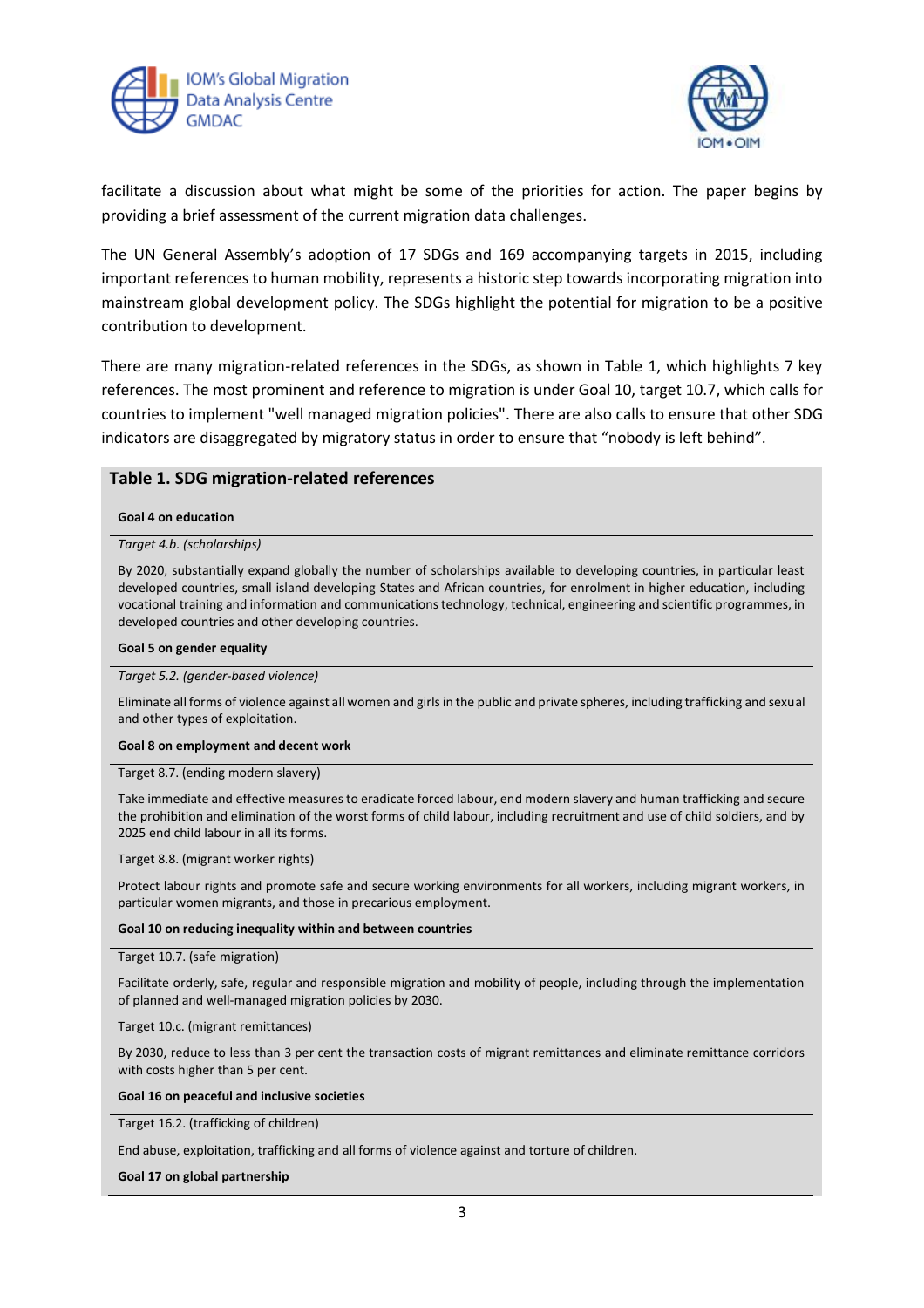

 $\overline{a}$ 



## **2. Data on international migration: examples of key challenges**

It is widely recognized that official statistics on international migration remain very poor, and many migrants remain "invisible" because they are not documented. Internationally comparable data on migration are relatively scarce. For example, not a single SDG migration indicator is currently ranked as a Tier 1 indicator by the UN Statistics Division (see Figure 1). By Tier 1 the UN means "an indicator is conceptually clear, established methodology and standards available and data regularly produced by countries". Given the lack of good "migration indicators", a key challenge will be to ensure that key SDG indicators relevant to migration, such as health, education, poverty and employment, are disaggregated as far as possible by migratory status. This will be necessary not only to understand better the living conditions of migrants, but also to understand how migration impacts on a population´s overall health, income and education.

## **Figure 1. Examples of Key Development Data by Data Quality (UN classification)**



While the best migration data often come from censuses, these can be several years old. The UN Population Division recently found, for example, that for 17 per cent of countries in Africa, and 8 per cent of those in Latin America and the Caribbean, the most recent data available from censuses referred to years prior to 2005<sup>4</sup>.

<sup>4</sup> United Nations (2016), "Strengthening the demographic evidence base for the post-2015 development agenda", Commission on Population and Development, forty-ninth session, 11-15th April 2016, UN Economic and Social Council.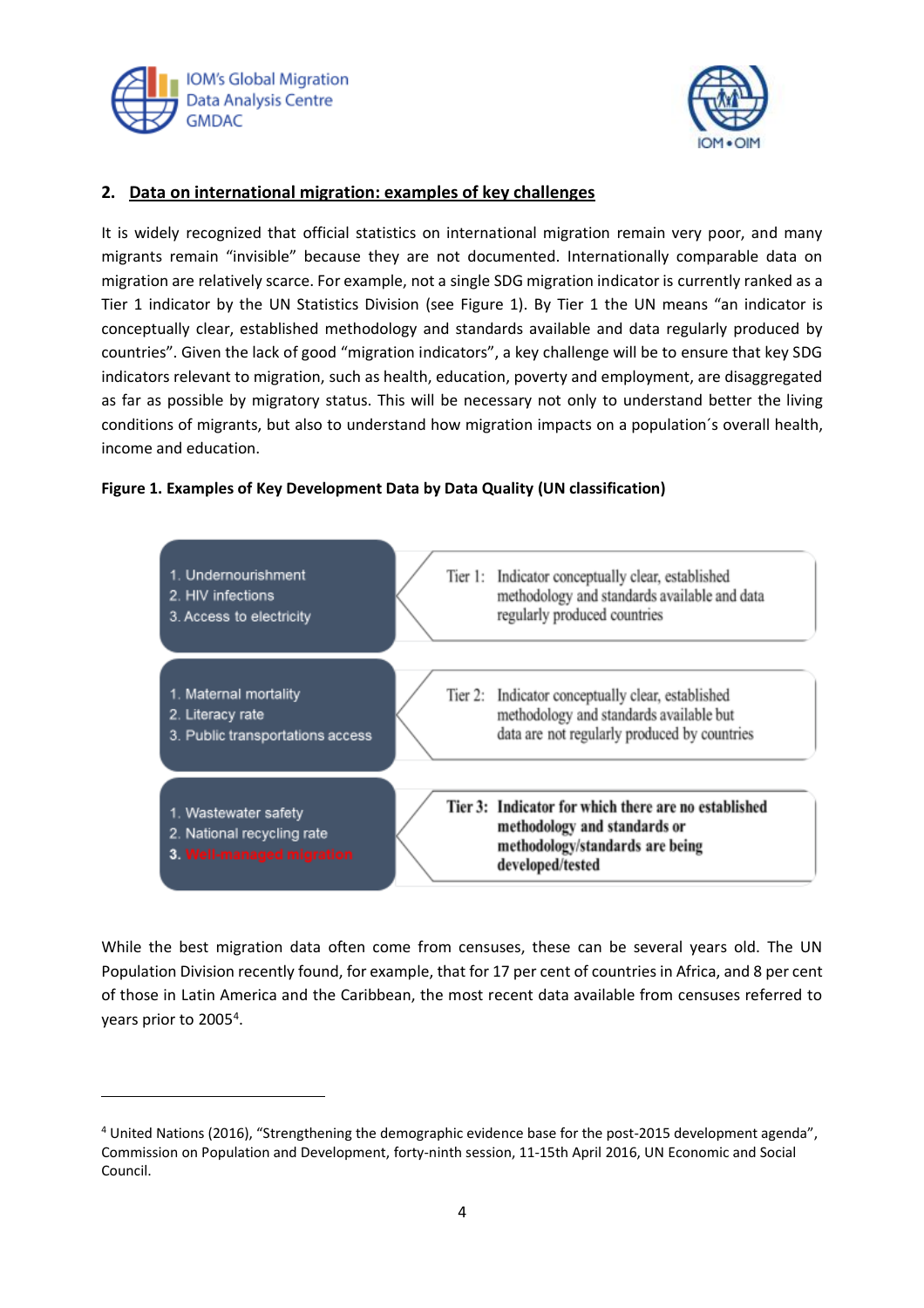



Moreover, some countries still do not even include a question about a person's country of birth, or citizenship in their census<sup>5</sup>. Even if countries do collect such data, many, especially those in the Global South, do not have the necessary resources to fully analyse migration trends. Many national statistical offices have limited resources, both human and financial, and migration may be a low priority compared to the collection of data on other topics. As relatively few developing countries have integrated migration into their national development plans, collecting data on migration is often not a political priority.

Censuses can only include a limited number of questions on migration, and thus cannot provide the detailed information needed for a comprehensive analysis of either the causes or the consequences of international migration6. For example, censuses may not provide details of the year of migration, making it impossible to establish whether someone is a recent or long-term migrant. In order to conduct such analysis, more specialized household surveys of migrant populations are needed, but there is **no global migration survey programme** to help countries gather such data (For a more detailed discussion of the potential role of using household surveys to gather data on migration see Bilsborrow, 2016..

## **Examples of key data gaps**

- $\triangleright$  Only approx. 1 in 4 countries around the world can provide the UN Statistics Division with data on international migration flows.
- $\triangleright$  In Asia only 10 out of 48 countries could provide the UN with data on inflows and outflows of migrants between 2005 and 2014.
- $\triangleright$  Only 4 in 10 African countries are able to provide information on the age of migrants<sup>7</sup>.
- $\triangleright$  There are no global figures indicating the scale of migrant smuggling or irregular migration.
- $\triangleright$  There is no regular global survey of public attitudes towards migrants.

Nonetheless, there have been improvements in recent years in the availability, quality and comparability of data on international migration. Several examples can be mentioned. The UN Population Division, in collaboration with the UN Statistics Division, the World Bank and the University of Sussex, has developed the "Global Migration Database". This has enabled the UN to produce estimates of migrant stock disaggregated by age, sex, origin and destination, for 232 countries and areas in the world. The UN's

j

<sup>5</sup> Ibid.

<sup>6</sup> Ibid.

<sup>7</sup> Ibid.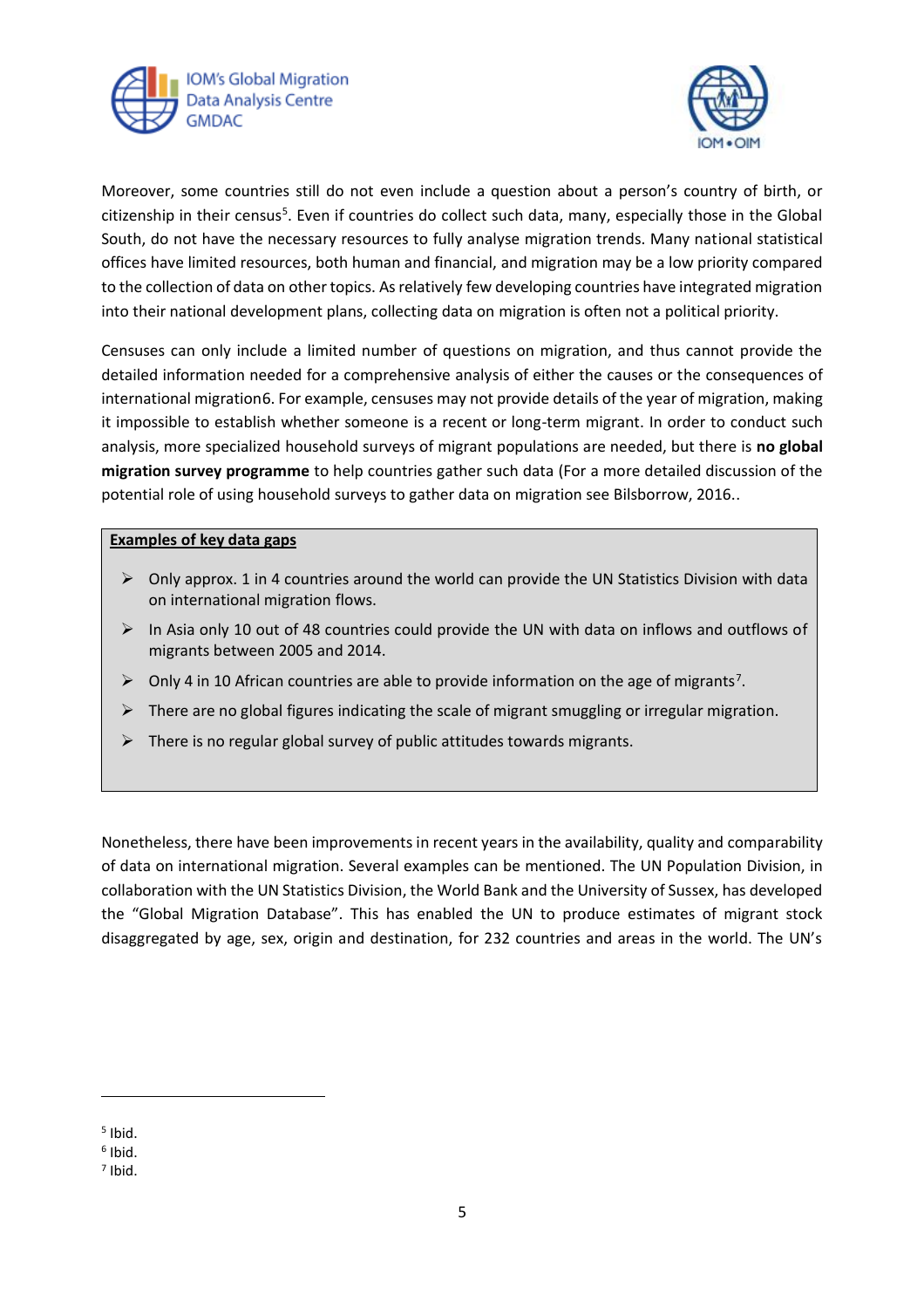



Global Migration Database, containing data organized by sex, age and origin derived from censuses and population registers, has expanded to cover over 4,000 datasets<sup>8</sup>. Several other examples can be cited<sup>9</sup>.

Broadly speaking, at the global level, we can count the stock of migrants and estimate the level of remittances, but we can say relatively little about the well-being of migrants, the reasons for migration, the skills of migrants, the scale of irregular migration, or the impact of migration policies and programmes. The most frequently cited global statistics in the annual report on migration and development submitted to the UN Secretary-General are the number of migrants in the world and the scale of remittances.<sup>10</sup> With the exception of counter-trafficking policies, there is little systematic monitoring on an annual basis of national migration policies globally $11$ . Nor is there any regular report which seeks to explore how well migrants are faring in each country of the world compared to other groups in the population. Large numbers of migrants remain invisible, as there is relatively little reliable data on undocumented or irregular migrants, who can represent a significant share of the migrant population in many countries.

## **3. Way Forward**

l

In 2008, the Center for Global Development convened a commission of experts to discuss steps to improve data on international migration. The report from the Commission on International Migration Data for Development Research and Policy cites the nonexistence or inaccessibility of "detailed, comparable disaggregated data on migrant stocks and flows as the greatest obstacle to the formulation of evidence-based policies to maximize the benefits of migration for economic development"<sup>12</sup>.

The final report of the commission entitled "Migrants Count: Five steps to better migration data" makes 5 key recommendations:

1. Ensure that more censuses include basic questions on migration,

2. Use administrative data on international migrants more extensively,

<sup>8</sup> Henning, S. and Hovy, B. (2011), "Data Sets on International Migration", International Migration Review, New York.

<sup>&</sup>lt;sup>9</sup> The UNESCO Institute for statistics, with support from OECD and Eurostat, has upgraded its database on the international mobility of tertiary-level students, collecting data on over 200 countries or areas classified by country of origin and sex. The World Bank has added migration and remittances modules to a number of household surveys, while the ILO and UNICEF have included migration-related questions in existing household survey programmes. The database developed by OECD on the stock of migrants, organized by education, occupation, age, sex, and origin, derived from censuses has also expanded. <sup>10</sup> UN, 2013

 $11$  The UN Population and Development Inquiry collects some data from governments about their migration policies but has a very low response rate and is not conducted annually.

<sup>12</sup> Centre for Global Development, 2009, op.cit.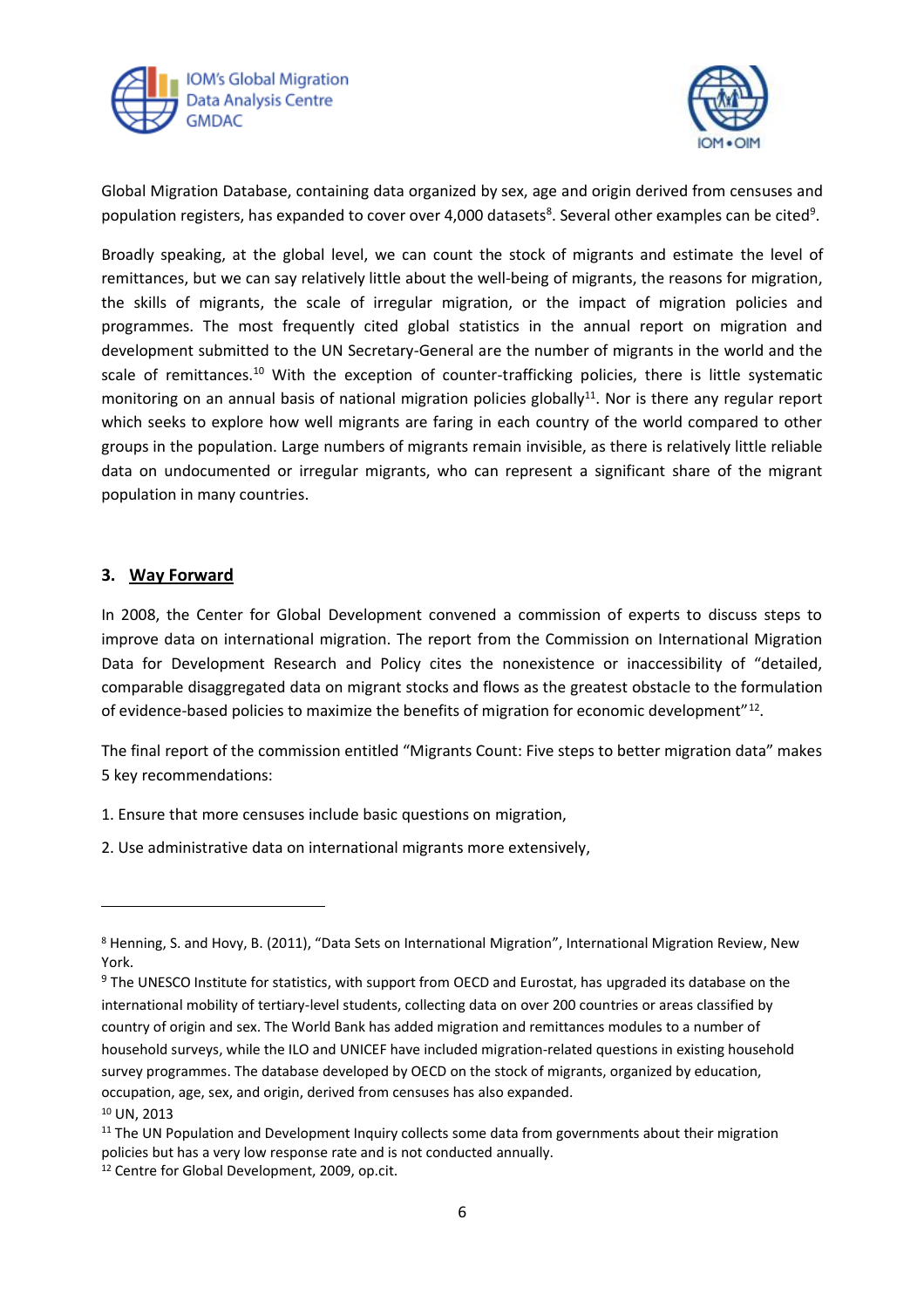



- 3. Make better use of the migration data collected in labour-force surveys,
- 4. Integrate migration modules into existing household surveys,
- 5. Make publicly available micro-data from migration surveys and censuses.

It is not clear to what extent these recommendations have subsequently been implemented, as there is no global monitoring mechanism linked to the findings of the commission. For a more detailed discussion of these recommendations and the progress that has been made in meeting these objectives, see Bilsborrow 2016.<sup>13</sup> While these recommendations remain valid, it is important to note that the world has changed since 2008. For example, in 2008 there was no discussion in the Migration and Development Data Commission of the potential of using "Big Data" to study migration trends. Below we suggest some further possible recommendations for action.

## **3.1 Making better use of existing data**

j

As funds for producing new migration data are likely to be limited, it is essential that we make the best use of the data that already exist. At the national level, it is often the case that there are more data available than is commonly realized. The UN has also acknowledged that "not all the data produced at the national level reaches the international statistical system, due to poor co-ordination, deficiencies in reporting mechanisms, and the challenge for states in complying with international standards"<sup>14</sup>.

Too often migration data are scattered within countries between different agencies and ministries, making it difficult to obtain an accurate understanding of national migration trends. In addition, migration data may be scattered between countries of origin, transit and destination. Migration Profiles were first proposed by the European Commission in 2005 as a means to gather in one place all data relating to migration at the national level<sup>15</sup>. Migration Profiles were not conceived to be merely statistical reports. The process of collecting and analysing the data was also intended to promote greater policy coherence. It was envisaged that such reports would be prepared by a number of ministries which would work together with other actors to collect and share migration data. The benefits of sharing data should not be under-estimated. Whether to try to understand a particular, common flow, to assess the effectiveness of particular policy approaches, or simply to get a handle on the magnitude of certain migration trends, governments and other stakeholders can benefit from sharing migration data.

Most countries in the world have the data and the capacities required to produce a national report/migration profile on migration and development on a regular basis. Although more than 60 such

<sup>13</sup> Richard E. Bilsborrow, "The Global Need for Better Data on International Migration and the Special Potential of Household Surveys, paper prepared for the conference "Improving Data on International Migration: Towards Agenda 2030 and the Global Compact on Migration", Berlin, December 2 and 3, 2016, www.gmdac.iom.int.

<sup>14</sup> United Nations, (2014), "International Migration and Development", report of the Secretary-General.

<sup>&</sup>lt;sup>15</sup> Communication from the Commission to the European Parliament, the Council, the European Economic and Social Committee and the Committee of the Regions: Migration and Development: Some concrete orientations COM (2005) 390, p. 37, annex 8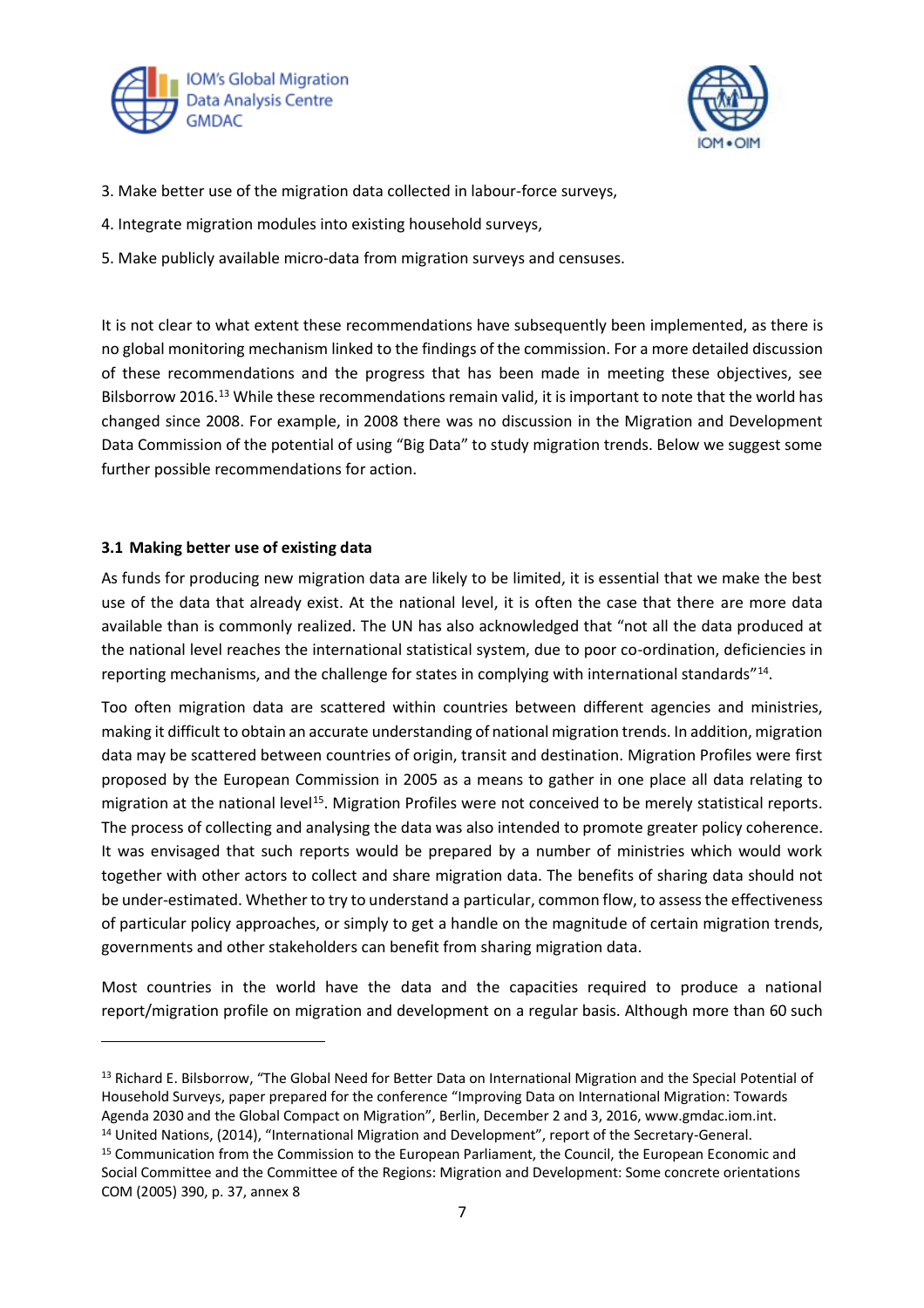

l



national reports have been produced since 2005, the reality is that most countries in the world do not produce on an annual basis a national migration and development report. Of those countries who have prepared a migration profile in recent years, only a minority have done so for more than one period in time. Few countries have yet to update such reports and integrate their findings into their policy development processes. Recently, some progress has been made in developing indicators of good migration governance. IOM recently sponsored the Economist Intelligence unit to develop a framework and a set of indicators to make it easier to measure "well-governed migration" (EIU, 2016<sup>16</sup>). The framework was tested in 15 countries and will be extended to a wider range of countries next year.

## **3.2 Exploiting the potential of non-traditional sources of data.**

An increasing amount of data on migration today is not generated by the national statistical offices of governments but by the private sector or international agencies. The unprecedentedly large amount of data automatically generated through the use of digital devices or web-based platforms and tools goes under the umbrella term of "Big Data". Innovations in technology and reductions in the cost of digital devices worldwide, means that digital data are being produced in real time, at an unprecedented rate. In addition, the number and size of organizations working in the migration field on behalf of migrants has grown enormously in recent years, which in turn has generated more migration data. A body, like the International Organization for Migration, for example, has more than doubled in size over the last decade. The growth of the organization's programmes means that it is now generating a great deal more operational data than it did ten years ago (see IOM Statistics Report 2011-2015)<sup>17</sup>. For example, the IOM trafficking database, is the single largest database containing primary data on registered victims of trafficking.

New sources of data are also emerging from the private sector. Gallup launched its World Poll in 2006 which now produces a huge amount of data on migration every year. Since 2006 Gallup has been conducting nationally representative annual surveys, using a consistent methodology and questionnaire format in over 150 countries, representing more than 98 per cent of the world's population, through the "World Poll". A key advantage of this migration data source compared to others is that it is global in coverage, annual, and provides comparable and timely data on a broad range of migration questions. In the 2013 World Migration Report, IOM used the findings of the Gallup World Poll to analyse the wellbeing of migrants. For this analysis, IOM and Gallup were able to analyse data on nearly 25,000 migrants worldwide. Gallup has the capacity to gather more information by adding new questions to the World Poll, or by increasing the sample size in specific target countries. The World Poll includes questions on public perceptions, migration potential, remittances, and internal migration.

The exponential growth in the use of mobile phones, social media and internet-based services worldwide means the "volume" of data available is larger than ever before in human history. The number of

<sup>&</sup>lt;sup>16</sup> Measuring well-governed migration. The 2016 Migration Governance Index, Economist Intelligence Unit, 2016. <sup>17</sup> IOM-GMDAC, (2016), IOM Statistical Report (2011-2015), IOM-GMDAC, Berlin.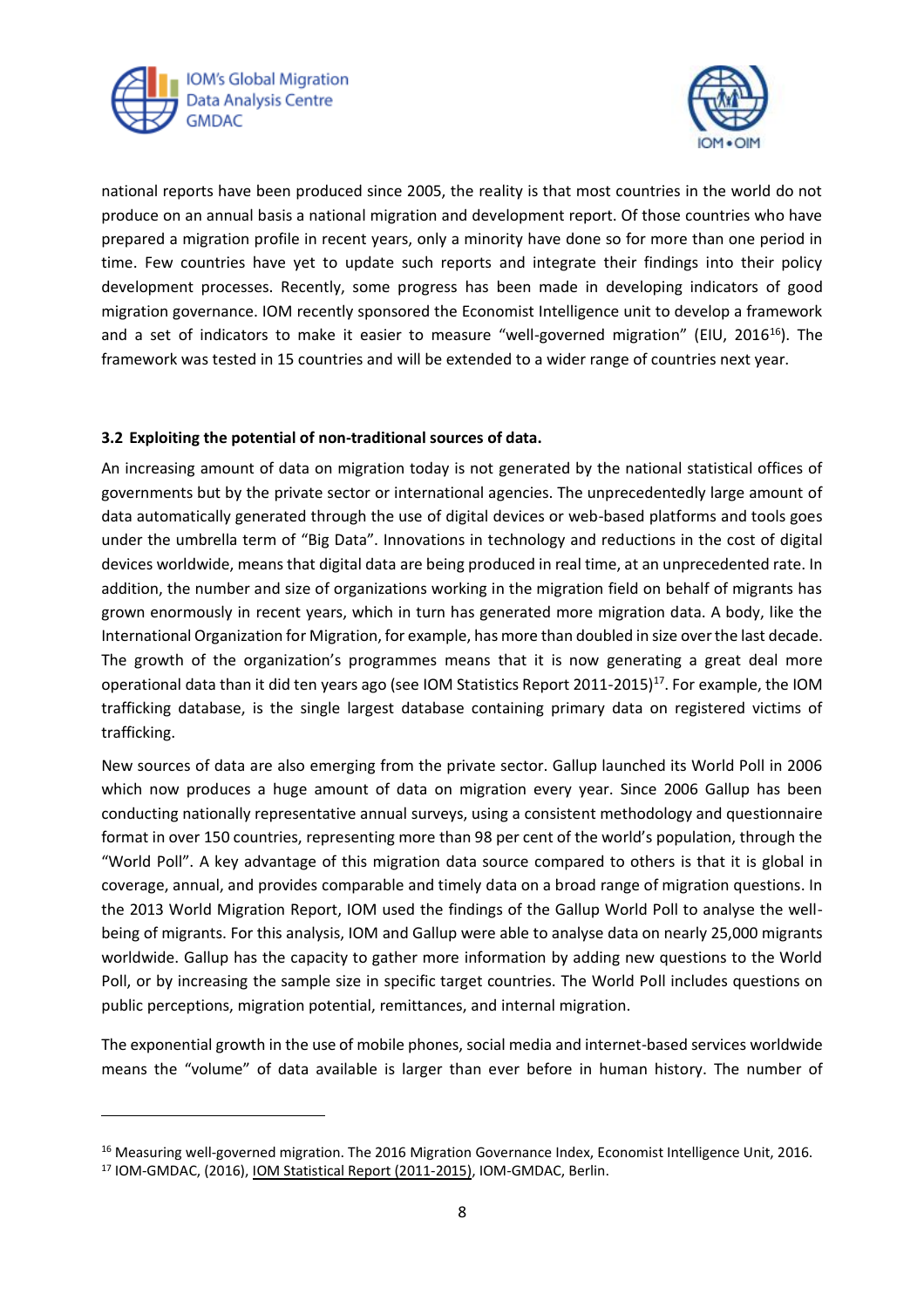

l



migration studies drawing on Big Data is still relatively limited but rapidly increasing. <sup>18</sup> In emergencies and post-disaster situations it is often very difficult to find accurate data on migration flows. Call Detail Records (CDR) from mobile phone networks have been used in several recent studies to track population movements in the aftermath of disasters. For example, one study estimated the magnitude and trends in population movements out of Port-Au-Prince following the 2010 Haiti earthquake. <sup>19</sup> Big Data has also been used to study global migration trends. For example<sup>20</sup> another study used IP-addresses to map the geographic locations from where 43 million anonymized users sent e-mail messages in a given period.

The use of big data in migration research comes with significant challenges. First, there are serious privacy, ethical and human rights issues related to use of data inadvertently generated by users of mobile devices and web-based platforms. Risks to individual rights to privacy can even threaten personal security in conflict situations<sup>21</sup>. Public concerns over the use of Big Data for any purpose, including research, need to be identified and adequately addressed by policy-makers, perhaps through the creation of a regulatory system setting out conditions and limits to access to and use of certain kinds of data.

There are also more general concerns associated with the selectivity and partiality of big data. This is sometimes referred to as the "Digital Divide" which means that populations' access to and use of digital data tends to vary according to factors such as age and gender, and digital data may not be representative of the total population. Data collection and analysis constitute particularly challenging tasks, given the complexity, velocity, and volume of big data.

## **3.3 Capacity Building and Development – ensure that migration is integrated into national statistical development plans**

There is a growing awareness in the development community of the need to invest in data capacitybuilding. In 2014, the UN Secretary-General´s Independent Expert Advisory Group on a "Data Revolution for Sustainable Development" published the report "A World That Counts: Mobilising the Data Revolution for Sustainable Development". The report calls for more diverse, integrated, timely and trustworthy information and laments that whole groups of people are not being counted and important aspects of their lives are not measured. The report recommends a "significant investment" of funds to support the "development data revolution", following an assessment of capacity development needs.

<sup>&</sup>lt;sup>18</sup> Laczko, Frank, and Rango, Marzia (2014), "Can Big Data help us achieve a "migration data revolution"?, Migration Policy and Practice, vol. IV, Number 2, April-June.

<sup>&</sup>lt;sup>19</sup> Bengtsson L. et al. (2011), "Improved Response to Disasters and Outbreaks by Tracking Population Movements with Mobile Phone Network Data: A post-earthquake geospatial study in Haiti. PLOS Medicine,8 (8): e1001083, doi:10.1371/journal.pmed.1001083.

<sup>&</sup>lt;sup>20</sup> Zagheni, E. and I. Weber (2012) "You are Where you email: Using email data to estimate international migration rates", in ACM Web Science Conference Proceedings, 25<sup>th</sup> June.

<sup>&</sup>lt;sup>21</sup> Latouze, E. « Big Data for Development : What May Determine Success of Failure ? OECD Technology Foresight presentation, October 22, 2012, Paris. www.oecd.org.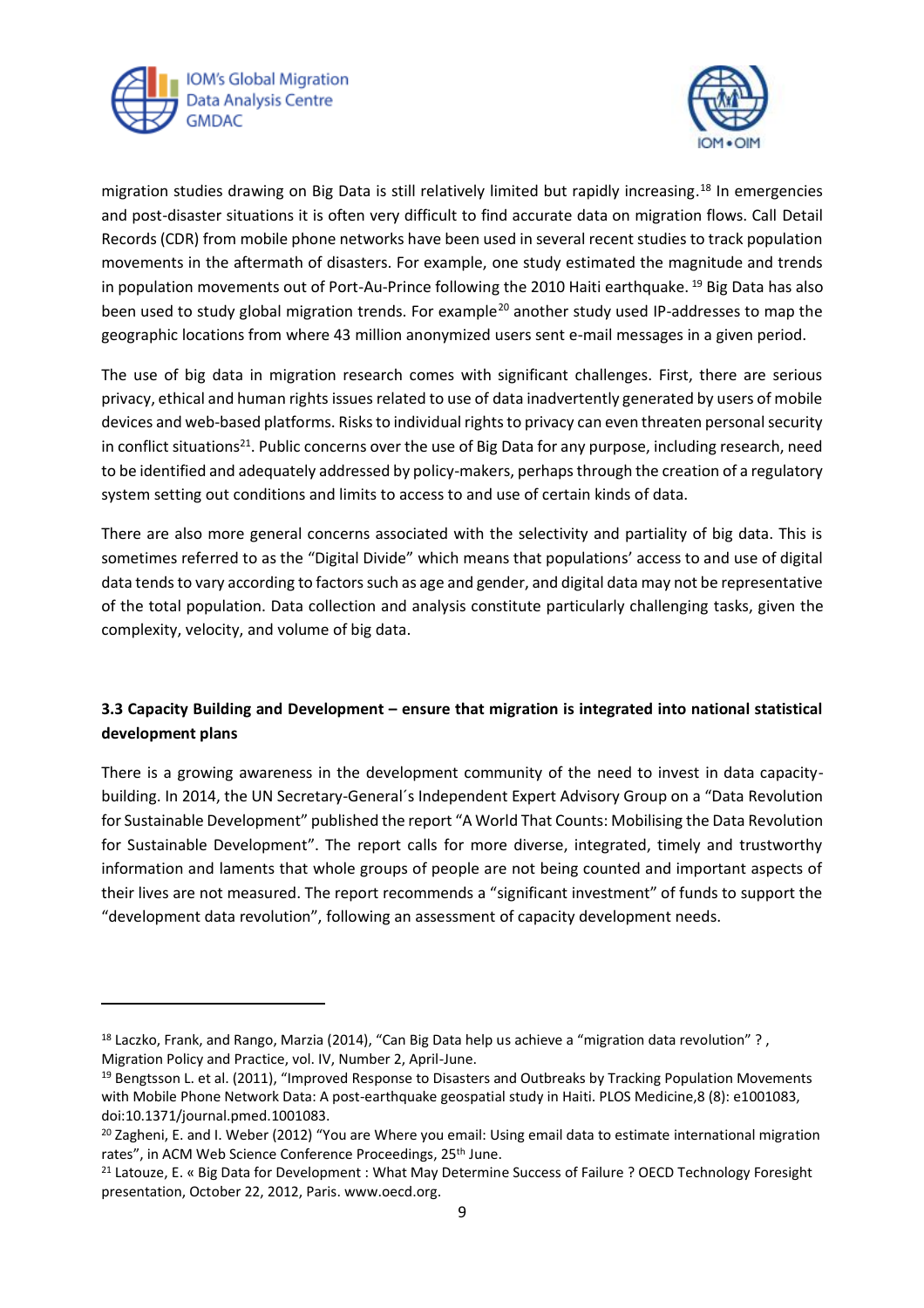

l



The 2030 Agenda for Sustainable Development explicitly calls for enhancing capacity-building to support national plans to implement the SDGs. Target 17.18 aims to enhance "capacity-building support to (…) increase significantly the availability of high-quality, timely and reliable data disaggregated by income, gender, age, race, ethnicity and *migratory status*. If we are to ensure that migrants are not "left behind" as countries make progress towards development there will be a need for much better data on the health, education, employment, and income status of migrants. Better data are also needed to help reduce the risks and costs associated with migration. Too many migrants are currently embarking on dangerous journeys, putting their lives at risk, whilst others are being severely exploited and trafficked.

Creating or improving national capacity to collect, analyze, share and manage migration data is the cornerstone of effective migration data management. While some countries have highly sophisticated systems for detecting and monitoring migratory movements (including use of high technology tools such as biometrics and machine-readable visas, etc.), the vast majority of countries in the world have limited to non-existent migration data collection systems. The development community is currently conducting a detailed assessment of the resources, financial and human, which will be required to improve data on development. A similar sort of assessment of migration data capacity-building needs to be made. There is also a need for an assessment of the cost of upgrading migration data capacities in order to be able to monitor SDG migration indicators. How much additional funding will be needed to assist countries to gather better data on migration governance indicators, trafficking, remittances, recruitment costs, and more generally disaggregate SDG indicators by migratory status?

In the development field, there are estimates of the additional funds that would be required to improve data on SDG development indicators. For example, it was recently estimated that at least USD 1 billion a year will be needed to maintain and upgrade the statistical systems of 77 of the world´s poorest countries, as well as to ensure that there is sufficient data collection to monitor the SDGs. One billion USD a year may seem like a significant sum but it represents less than one per cent of official development assistance to the 77 poorest countries in 2013.<sup>22</sup>

More resources for migration data capacity-building are likely to flow if migration is integrated into national development data strategies. It has been difficult to achieve this in many countries given that migration more broadly is rarely integrated into national development plans. With a growing awareness of the need for a "Development Data Revolution", there are new opportunities to make a stronger case for migration data capacity-building. To realize these opportunities, it is essential that migration is integrated into wider efforts to improve data on sustainable development indicators. For example, in 2016, a Global Action Plan for Sustainable Development Data was launched by the High-level Group for Partnership, Coordination and Capacity-Building for statistics for the 2030 Agenda for Sustainable Development. The global plan is "intended to provide a framework for discussion, planning, and implementation of statistical capacity building necessary to achieve the scope and intent of the 2030 Agenda".

<sup>&</sup>lt;sup>22</sup> Data for Development: A Needs Assessment for SDG Monitoring and Statistical Capacity Development, 2015.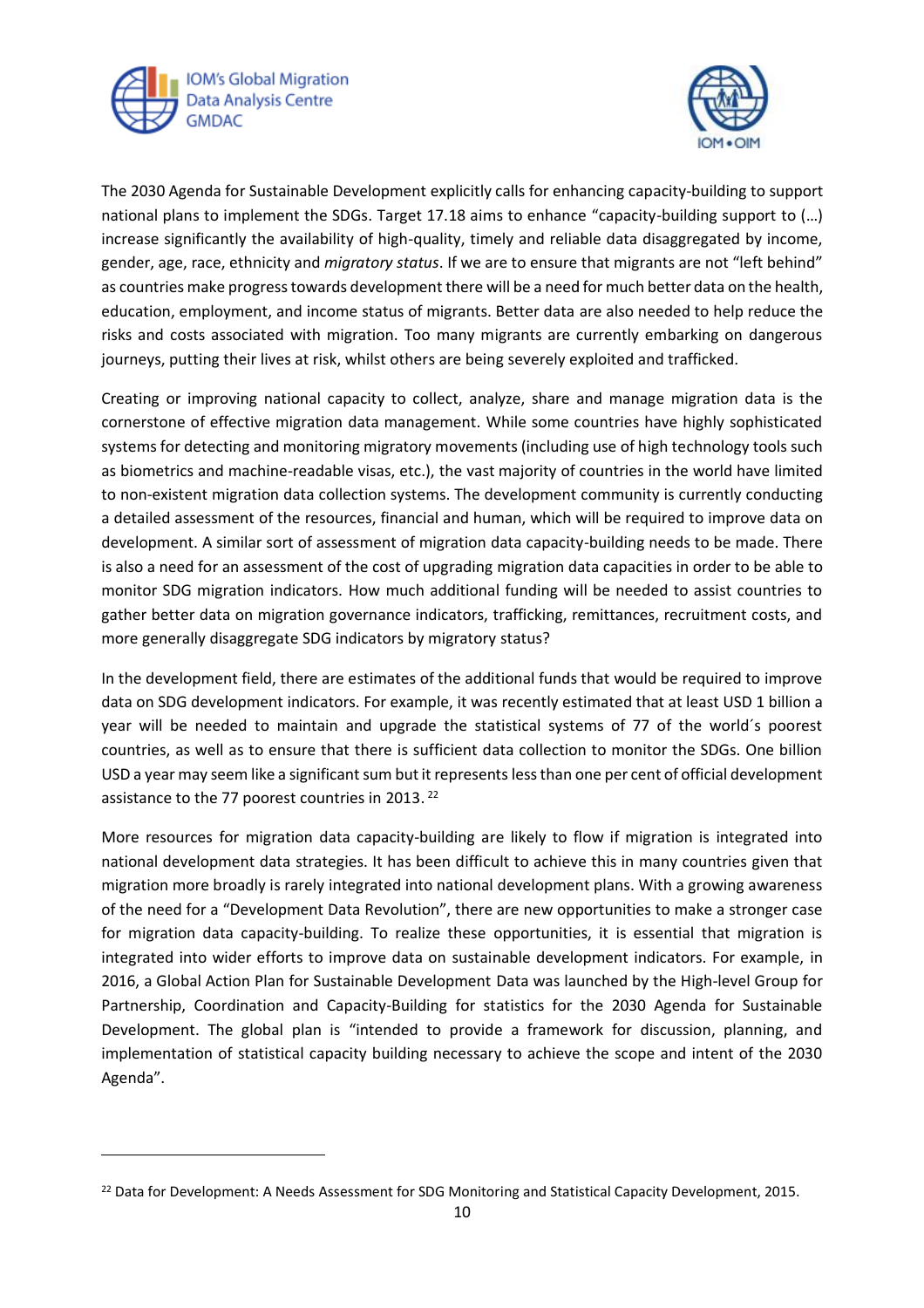



## **4. Concluding Remarks**

While there is an urgent need to conduct a detailed assessment of migration data capacity-building needs, there are many ways in which we could make better use of existing sources of data on migration and development. As outlined, above there has been an explosion in recent years in the availability of data on migration and development which has yet to be fully exploited. Big Data, operational data, and data from polling surveys, are examples of these new potential sources of data.

There is also considerable scope to make better use of existing traditional sources of data which are often scattered and not fully utilized at the national level. The creation of a Global Migration Data Portal would help policy-makers to utilize existing sources of data on migration more effectively. However, if we are to fully understand the impact of migration on development, we will need to gather new data on migration most probably through new migration surveys or by adding more questions to existing surveys. Finally, in order to reduce the risks of migration and promote the well-being of migrants we will need better data on irregular migration and the risks associated with the dangerous journeys that migrants are making.

IOM is supporting the ongoing improvement of international migration data through three flagship initiatives:

1. A Global Migration Data Portal: Making Better Use of Existing Data

As funds for producing new migration data are likely to be limited, it is essential that we make the best use of the data that already exists. Too often migration data are scattered within countries between different agencies and ministries, making it difficult to obtain an accurate understanding of national migration trends. In addition, migration data may be scattered between countries of origin, transit and destination. One glaring shortfall in the current migration data space is the absence of a comprehensive, one-stop-shop for migration information and data – both in the form of timely textual analysis and, in particular, for data access and analysis purposes. Creating a Global Migration Data Portal – that would be readily accessible to policymakers can help to ensure that policymakers around the world have better access to comprehensive and timely data on international migration. IOM will work jointly with partners on regional sections of the global portal, including the European Commission's Knowledge Centre on Migration and Demography.

The benefits of sharing data should not be under-estimated. Whether to try to understand a particular common flow, to assess the effectiveness of particular policy approaches, or simply to get a handle on the magnitude of certain migration trends, governments and other stakeholders can benefit from sharing migration data more effectively.

2. Global Migration Data Training Programme: Building Data Capacity